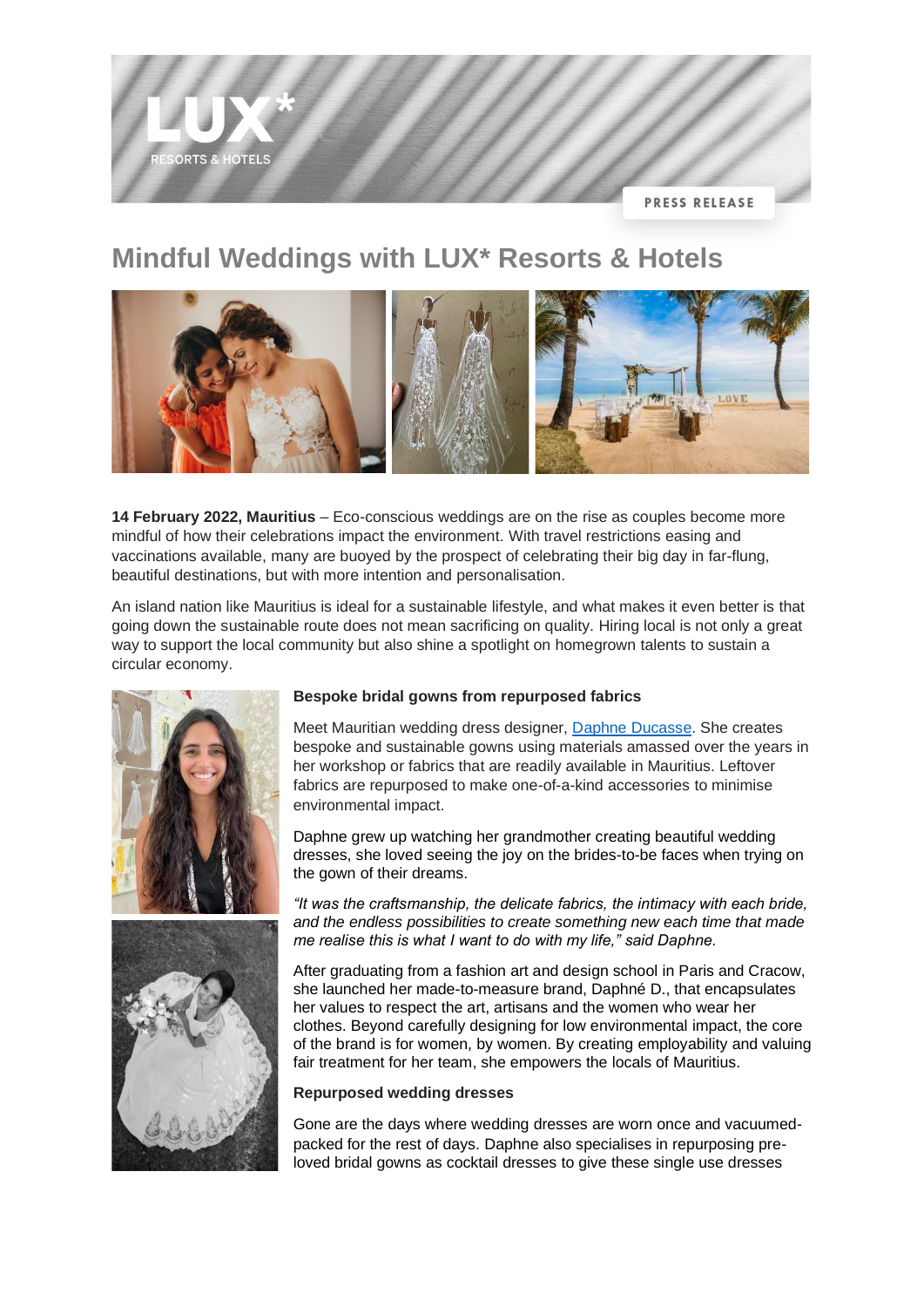

new leases on life. Her bespoke gowns can also be designed and conceptualised from the start for easy assembly and disassembly into unique pieces that can be worn for a long time.

This exclusive collaboration between Daphné D. and LUX\* Resorts & Hotels in Mauritius is dedicated to providing unique experiences for the discerning LUX\* guests whilst affirming the group's commitment in caring for the environment and the local community in which it operates.

## **Zero waste celebrations**

Certified by The PLEDGE™ on Food Waste, a Singapore-based third-party audited certification and benchmarking system on food waste designed to improve organisations' bottom-line, [LUX\\* Le Morne](http://www.luxresorts.com/luxlemorne) repackages leftover food to send to a neighbouring school for underprivileged children so they can improve their nutrition intake, hence improving their concentration during classes. Food that cannot be distributed are used as compost in the resort's 30,000 square metre garden space.

Guests can also opt for a vegetarian or vegan menu from the Keen on Green concept, launched across the group this [Veganuary,](https://www.luxresorts.com/en/about-us/media-centre/press-releases/theluxcollective-keenongreen) where produce are locally sourced and prepared with healthier methods.

Loving the rustic theme? The gardeners from [LUX\\* Grand Gaube](http://www.luxresorts.com/luxgrandgaube) gather dried flowers and twigs from the resort's grounds to build the floral arch for solemnisation or vow renewal ceremony. All floral bouquets are sourced from small florists to support local businesses. Flowers can be repurposed after the wedding by sending them to a nursing home or a non-profit organisation that the resorts work with to brighten up someone else's day.

Signages and placards are lovingly hand crafted by [LUX\\* Belle Mare's](http://www.luxresorts.com/luxbellemare) Junk Art team using shells, dried flowers, driftwood or any recycled materials found on the island.

The newly opened [LUX\\* Grand Baie](http://www.luxresorts.com/luxgrandbaie) offers chauffeur-driven wedding car in a fully electric BMW iX to and from Port Louis.

To tailor a dream destination wedding, vow renewal ceremony or sequel wedding with a bespoke bridal creation by Daphne D., contact Ms. Kareen Rault, Sales Manager at The Lux Collective, at [kareen.rault@theluxcollective.com](mailto:kareen.rault@theluxcollective.com) or visit www.luxresorts.com.

For the latest updates and promotions, follow [LUX\\* Resorts & Hotels.](http://www.instagram.com/luxresorts)

-END-

**Media contact** Grace Lee/ Vice President – Public Relations/ [grace.lee@theluxcollective.com](mailto:grace.lee@theluxcollective.com)

# **About The Lux Collective**

The Lux Collective is a global hotel operator headquartered in Singapore and manages brands LUX\* Resorts, SALT, Tamassa, SOCIO and Café LUX\*. Other properties managed by The Lux Collective include Hotel Le Recif, Reunion Island as well as Ile des Deux Cocos, Mauritius, a private paradise island.

Successful hospitality experiences are created through hard work, passion and the collaboration of people with diverse skills. The Lux Collective work together with some of the most passionate and creative thinkers and doers. Together with their team members, stakeholders, vendors and partners, they create and deliver some of the leading hospitality experiences in the world. Putting people first is the core of their culture as well as staying true to its values of being passionate, responsible and innovative in all that they do. The Lux Collective make each moment matter and cares about what matters. By providing comfort through thoughtful and exquisite designs, they create experiences that make each moment matter for all guests.

The Lux Collective is committed to operating in a considered and respectful manner that is mindful of future generations.